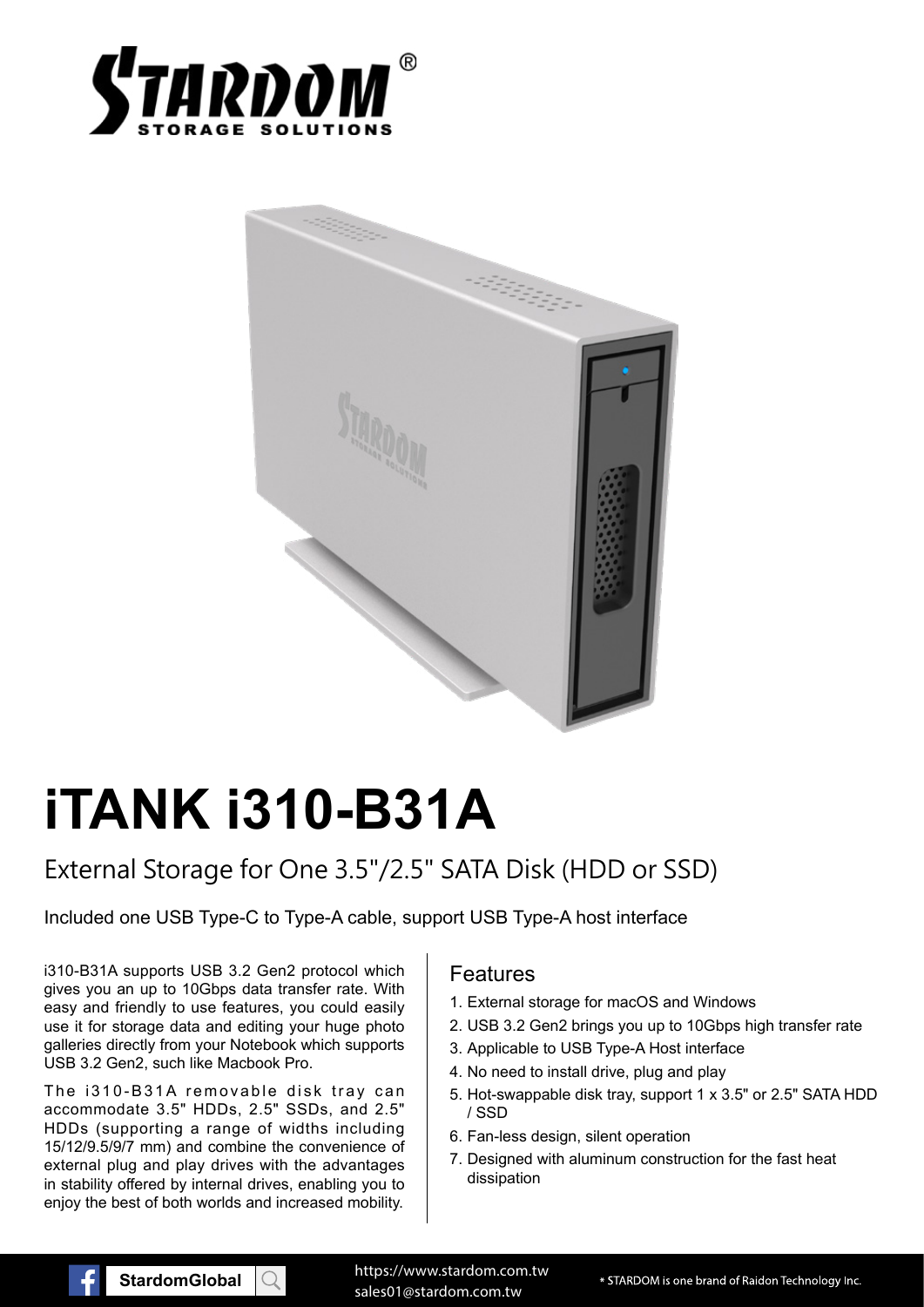

## **USB 3.2 Gen2 brings you 10Gbps extreme high data transfer speed**

The i310-B31A supports USB 3.2 Gen2 Protocol gives you an up to 10Gbps speed and a valuable storage mode choices. And also, you could definitely edit the 4K high resolution videos with no any uncomfortable delay.



## **Hot-swappable Disk Tray support 1 x 3.5" / 2.5" SATA HDD/SSD**

With one easy-to-use Disk Tray, i310-B31A supports any kinds of 3.5" & 2.5" SATA HDD/SSD. And with the aluminum housing, it can protect your data and with the excellent heat dissipation. Since this easy-to-use Disk Tray is dimensional compliant to all our Stardom products, you could easily transfer your data among different storage devices. And also, its key lock design could provide a double protection at your data from any improper Tray extracting.





### **Designed with Aluminum Construction for High Quality and Fast Heat Dissipation**

i310-B31A is designed with sturdy and thick aluminum casing materials, which is more resistant to impact than the general aluminum products, firmly protect your hard drives for various conditions. The i310-B31A is also with the high-quality base design that can be used as standing or lying without occupying your desk space. The aluminum casing is designed with vents can keep the hard drives working normally and keep the hard drives quickly heat  $\star$  Spare removable drive tray available dissection all the times after the long-term use.



**StardomGlobal StardomGlobal** sales01@stardom.com.tw https://www.stardom.com.tw